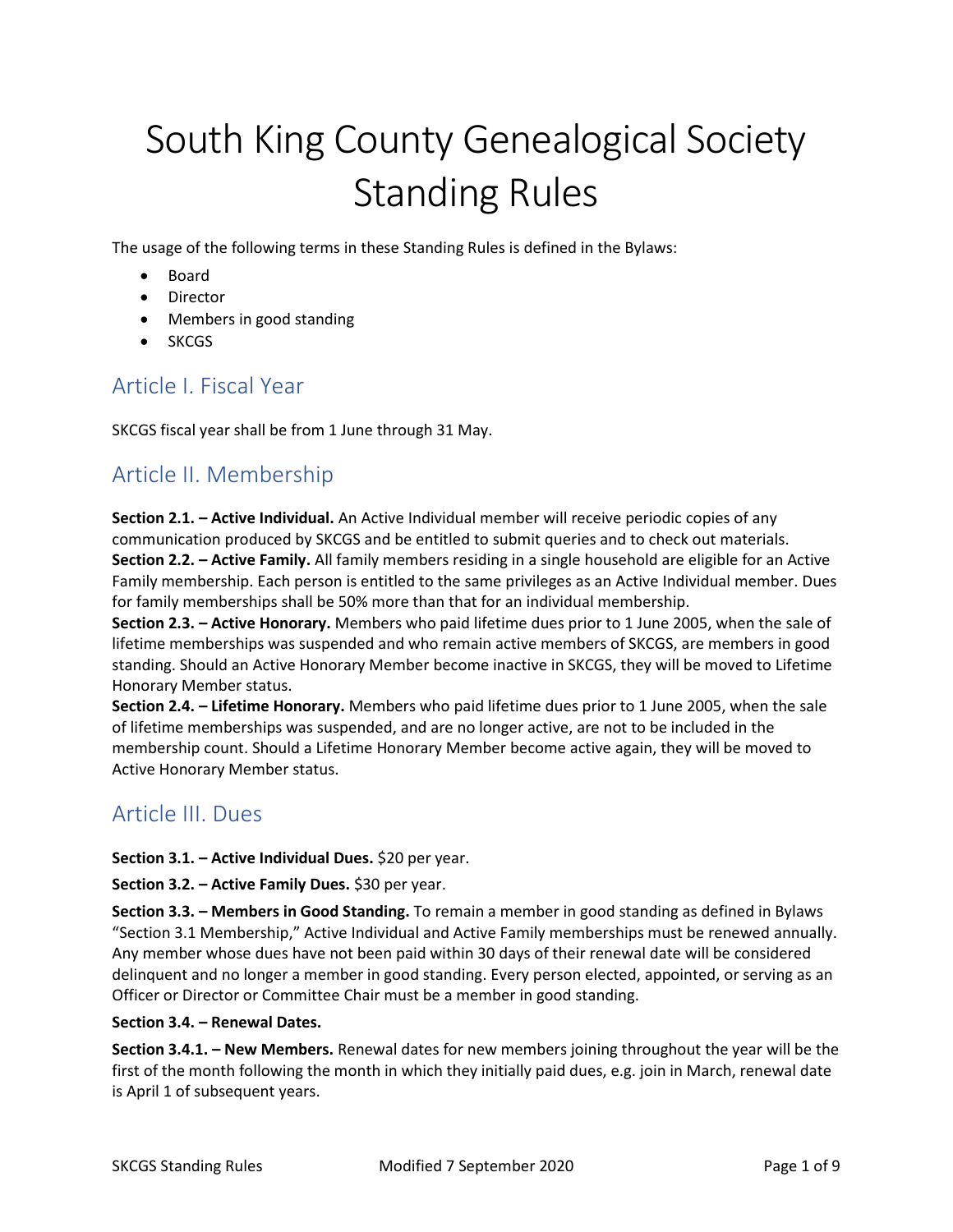**Section 3.4.2. – Renewed by 1 June 2019.** Members in good standing at the time of the adoption of these Standing Rules will have a renewal date of June 1.

**Section 3.4.3. – Expired 31 May 2019.** Active Individuals or Active Family memberships which expired 31 May 2019 will have until 30 September 2019 to pay their membership dues, e.g. renew in September, renewal date is October 1 of subsequent years.

**Section 3.5. – Revisions of Dues.** The Board may recommend a revision of the annual dues, provided the membership has been notified in writing at least 30 days prior to the meeting date established to revise the dues. This recommendation must be approved by a two-thirds vote of members in good standing present and voting at such General Membership Meeting.

# Article IV. General Membership Meetings

**Section 4.1. – Place and Time.** The General Membership Meetings will be held on the third Saturday of the month from 10:00 a.m. to noon at Wesley Lea Hill, 32049 109<sup>th</sup> Place, Auburn, Washington. There will be no meetings in July, August, or December. Per the Bylaws, the time, place and manner may be changed by the Board.

## **Section 4.2. – Voting and Elections Requirements.**

- To conduct any membership meeting where voting is required, 15 SKCGS members in good standing shall be present, two of whom must be Officers.
- Any votes taken at such meetings will be by a simple majority of all members present and voting at that meeting, except the two-thirds vote required for changing dues as referenced in "Section 3.5. Revision of Dues" and/or amending the Bylaws as referenced in Bylaws "Section 8.3. Ratification."
- Voting shall be either by voice or by written ballot at the discretion of the Presiding Officer, except for the election of Officers and a Member at Large Director.
- Voting for elected Directors will be conducted by the Nomination and Election Committee. If there is more than one candidate for any office, written ballots shall be required. If a candidate is running unopposed going into the Annual Membership Meeting and a candidate is nominated from the floor, the written ballot may consist of paper on which the members will write the name of their choice.

## Article V. Governance

## **Section 5.1. – Directors**. All Directors will:

- Assume office on 1 June
- Be responsible for such duties as may be assigned by the Board, over and above the basic duties specified in the Bylaws, these Standing Rules, *The Standard Code of Parliamentary Procedure*, and as outlined below
- Prepare a written annual report emailed to the Board one week prior to the annual summer Board retreat or September Board Meeting, if no summer retreat is held. Standing Committee Chairs will submit a consolidated annual report for their committee. Reports will be read and, if need be, discussed at such meeting
- Select a member of the Board at the annual summer Board retreat or September Board Meeting to compile a summary of the written annual reports presented and share the summary at the September General Membership Meeting
- Maintain securely all SKCGS Member data including contact information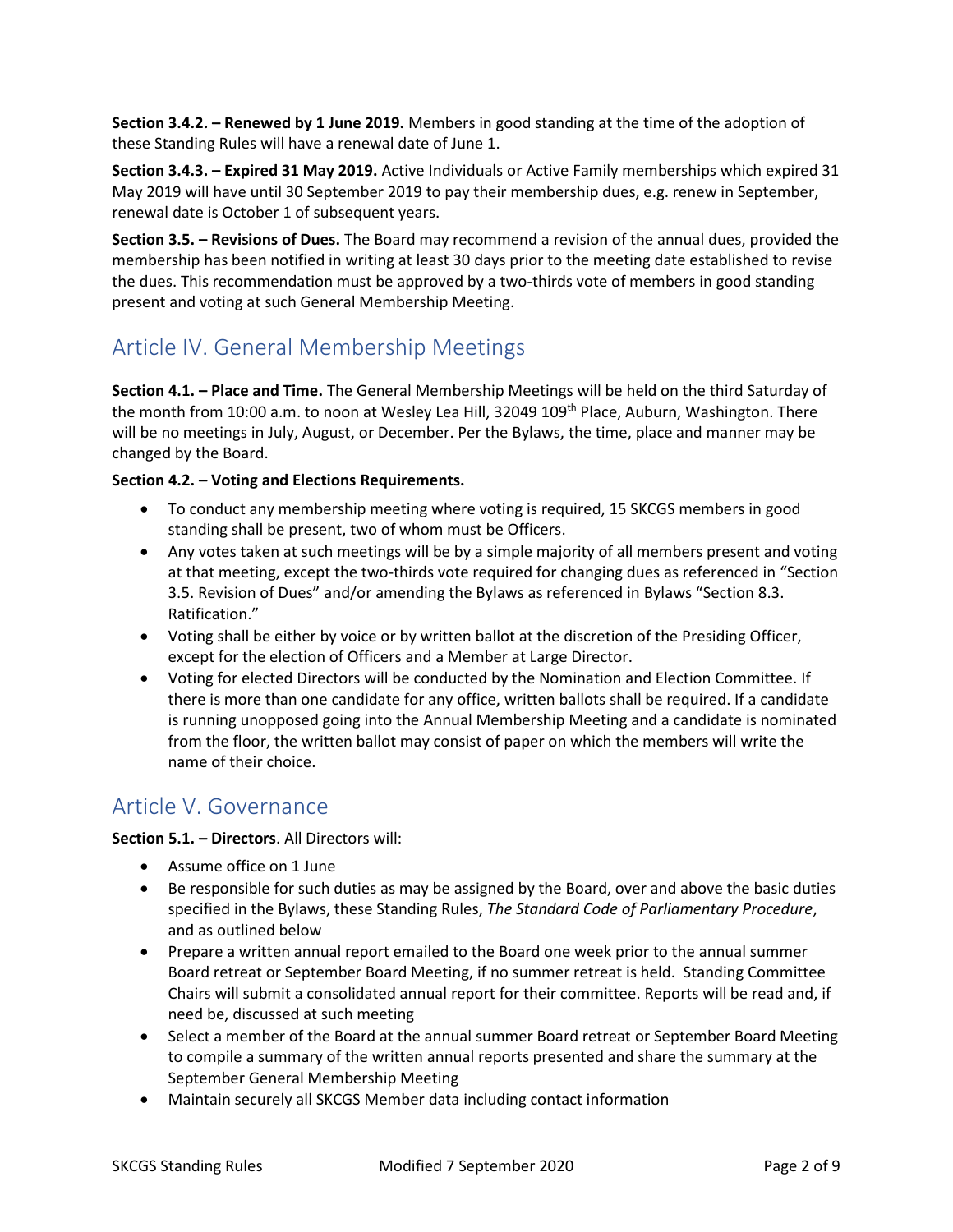- Ensure all communications which may include non-members contain appropriate opt-out language, such as "You are receiving this email because you attended a SKCGS sponsored meeting or requested notification and information regarding upcoming meetings. If you no longer want to receive notices or received this email in error and would like to be removed from the list, please REPLY to this email and type REMOVE in front of the subject line; and your name will be removed from the distribution list."
- Submit proposed income and expenses to the Budget Committee
- Review the budget presented by the Budget Committee, modify if necessary, and recommend the general membership accept the budget
- Maintain a notebook containing any items pertaining to their position as outlined below which shall be passed on to their successor within 30 days. Historical data shall be retained. This includes policies and procedures developed, plus those passed on by prior Directors
- Provide data files at reasonable intervals to person holding the backup hard drive to ensure all SKCGS data is backed up in a timely manner

## **Section 5.2**. **– President**. The President will

- Act as chief administrative officer of SKCGS, with responsibility for the general supervision of the affairs of SKCGS, and be the official spokesperson
- Preside at all meetings of the general membership and the Board and prepare agendas for such meetings
- Assign appropriate action items at the conclusion of all discussions at any given Board meeting. The action items and their resolution should be addressed at the next Board meeting
- Be ex-officio member of all committees, except the Nomination and Election Committee
- Appoint the chairs of Standing Committees and Special Committees, except the Nomination and Election Committee, subject to the approval of the Board
- Sign, with the Secretary, all contracts authorized by the Board
- Sign, with the grant writer, all grants
- Ensure all required documentation is filed with governing authorities in a timely manner; and maintain a schedule of those required events
- Appoint a member to pick up SKCGS mail and distribute it to the proper members of SKCGS
- Announce at the January, February, March, and April General Membership Meetings the Nomination and Election Committee members, with emphasis to contact them with suggestions or concerns
- Emphasize at the April General Membership Meeting to watch for the list of nominees on the website and blog
- Ensure committee notebooks are provided to new committee chairs within 30 days of appointment

## **Section 5.3. – Vice President**. The Vice President will:

- Assume the duties of the President in the absence, inability, or at the request of the President
- Assume the duties of the President for the remaining term of office in the event of a vacancy in the office of the President
- Assist the President, when called upon, to carry out the business of SKCGS
- Serve as an ex-officio member of the Education Committee
- Maintain a list of all Standing and Special Committee Chairs and ensure the list on the website is current and accurate
- Pass the list of all Standing and Special Committee Chairs to the newly elected Vice-President
- Retain possession of a safe deposit box key

**Section 5.4. – Secretary**. The Secretary will: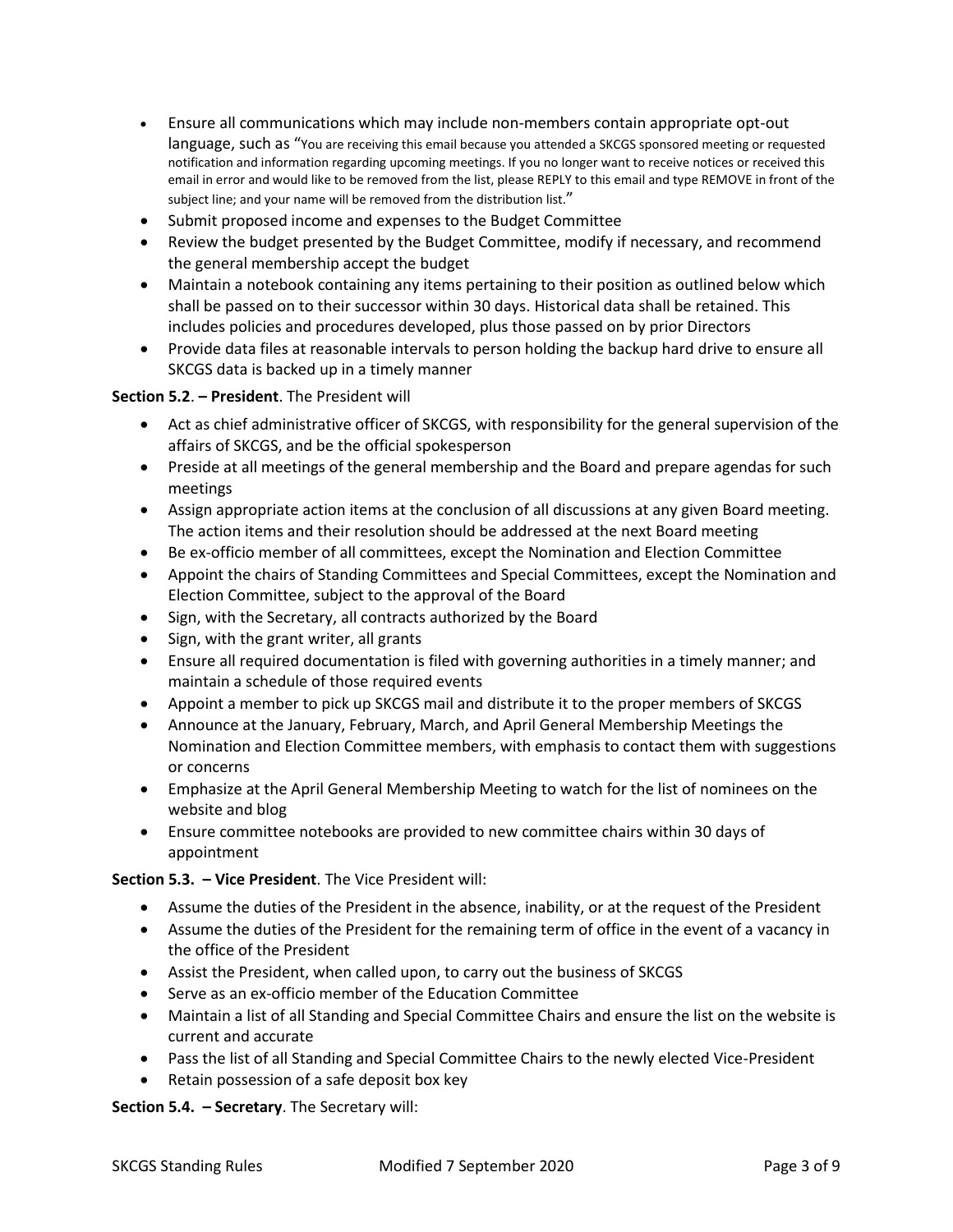- Record proceedings of SKCGS business meetings and preserve its records, including committee reports, except those that are specifically assigned to others
- Record in the minutes assigned action items given at any Board meeting.
- Record in the minutes at the next Board meeting the resolution of action items previously assigned
- Send draft minutes of all business meetings to the Board within a week, if possible, of each meeting
- Read such minutes, as requested, at the respective Board or General Membership Meetings
- Record and preserve in the minutes the roll at Board meetings
- Maintain a current inventory of all legal documents and records belonging to SKCGS, including the location of such items
- Sign, with the President, all contracts and documents authorized by the Board
- Correspond on behalf of SKCGS and maintain a copy of such correspondence
- Send cards on the illness or death of a member or their spouse
- Pass the records to the newly elected Secretary

## **Section 5.5. – Treasurer**. The Treasurer will:

- Collect, record and keep safe all SKCGS funds
- Accept gifts and bequests on behalf of SKCGS
- Pay all authorized bills of SKCGS in a timely manner
- Maintain an accurate record of all receipts and expenditures
- Make all financial records available for review at least annually or upon direction of the Board
- Present a statement of finances at each meeting of the Board
- Present a financial report covering the previous fiscal year at the first general membership meeting after the end of the fiscal year
- Serve on the Budget Committee
- Maintain a list of all financial assets owned by SKCGS, including the location of such assets
- Maintain a list of equipment owned by SKCGS, including original costs and location of such equipment
- Maintain a list of username and passwords for access to
	- o Bank statements
	- o Internal Revenue Services (IRS)
	- o Washington State Department of Revenue
- Maintain list of items contained in the safe deposit box
- Maintain an annual list of all cash donations to SKCGS, listing date, donor and amount, due to our 501(c)3 tax status.
- Retain possession of a safe deposit box key
- Request and retain possession of Certificate of Insurance as needed
- Submit appropriate form to the IRS before the October 15 deadline to retain 501(c)3 status
- Serve as the registered agent of SKCGS to conduct business with the State of Washington
- File the Non-Profit Corporation Annual Report with the Secretary of State before the October 31 deadline
- File Washington State Department of Revenue Combined Excise Tax Return for the previous calendar year by January 31 deadline
- Use the debit card as appropriate. For purchases over \$100, obtain another Officer's signature on an authorizing form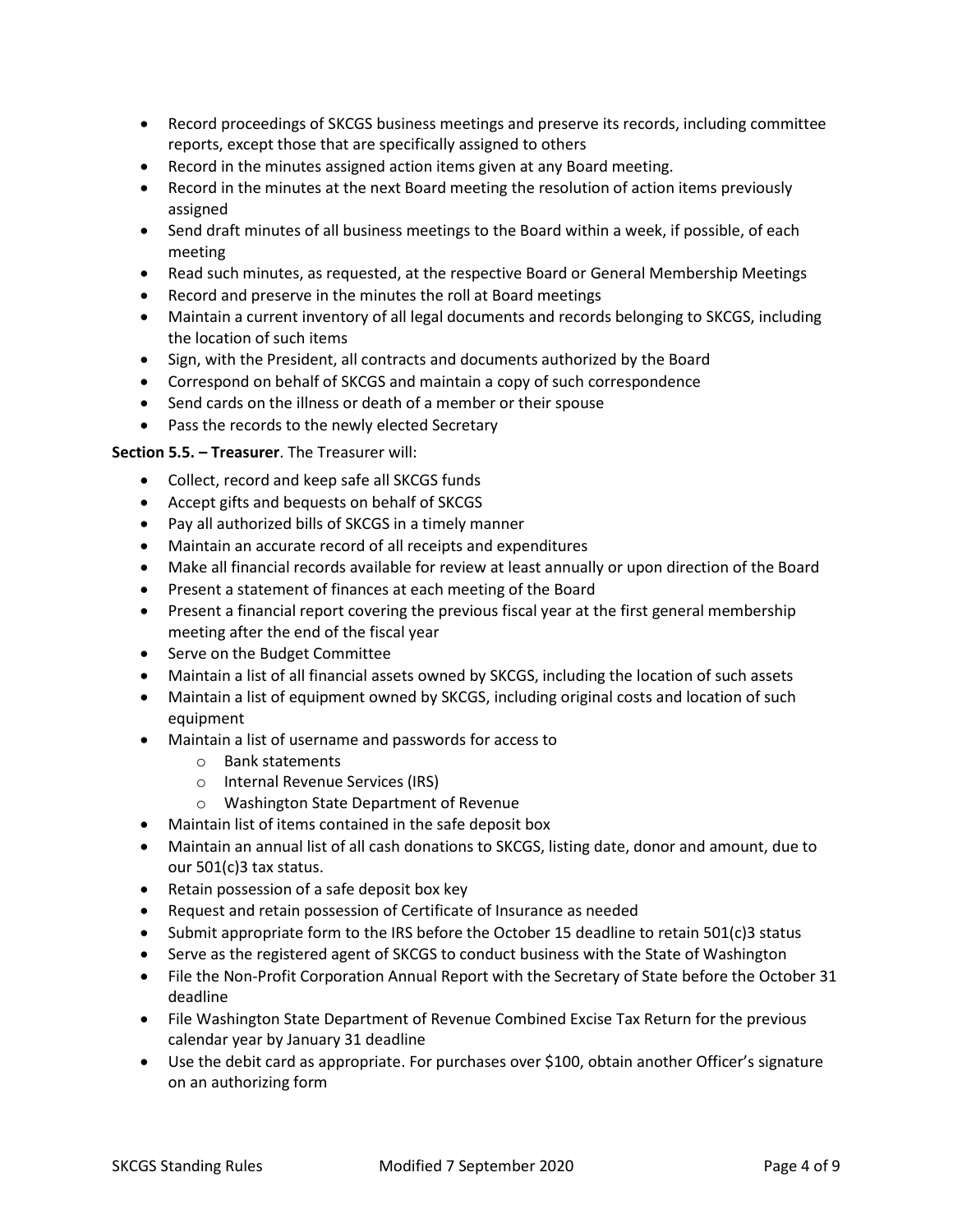**Section 5.6. – Check Signing.** Authority to sign checks is delegated to the President, Vice President, and Treasurer.

**Section 5.7. – Immediate Past President or Member at Large**. The Immediate Past President or Member at Large will:

- Serve as a resource to the Board
- Serve as the chair of the Nomination and Election Committee
- Select at least two additional members to serve on the Nomination and Election Committee from the general membership by the January General Membership Meeting. These members should not be Directors
- Send email with slate of nominees as indicated in "Section 6.2.5. Nomination and Election"

**Section 5.8. – Quorum.** Three elected Directors must be present to conduct business. As stated in Bylaws "Section 5.5. Board of Directors," the elected Directors are the four Officers and the Immediate Past President or Member at Large.

**Section 5.9. – Standing Committees Chairs**. The Chairs of Standing Committees will:

- Recruit and oversee a team to perform the duties of the committees outlined in "Article VI. Committees"
- Submit a consolidated monthly report to the Board, including information provided by each of the members of their committee
- Use appropriate Standing Committee email distribution list to facilitate communication within the team, including all action items and upcoming event responsibilities, to ensure everyone is aware of what is happening within the committee

# Article VI. Committees

**Section 6.1. – Standing Committees.** Standing Committees are Education, Outreach, Publicity, and Resource Management.

- All committee members must be members in good standing
- All committees will have at least three members and work as a team
- Ensure all processes are documented and ultimately maintained in the Chair's notebook
- Ensure any funds raised by or donated to any Committee are given to the Treasurer
- Ensure receipts for authorized expenditures are given to the Treasurer
- Submit contact information about non-members to Publicity Chair for ongoing communications

**Section 6.1.1. – Education.** The chair of the Education Committee will recruit members to manage the following and at a minimum take responsibility for the duties listed:

- Find great program speakers for the General Membership Meeting
- Develop, maintain, and distribute schedules of all educational sessions to the Board and the Publicity Committee
- General Membership Meeting Programs
	- o Introduce the presenter at the meeting
	- $\circ$  Submit a check request to the Treasurer for payment to the speaker and provide the speaker with the check at the conclusion of the presentation, as appropriate
	- o Maintain a notebook including, at a minimum, the following:
		- List of all past and potential speakers, including their contact information name, phone, address, email, and website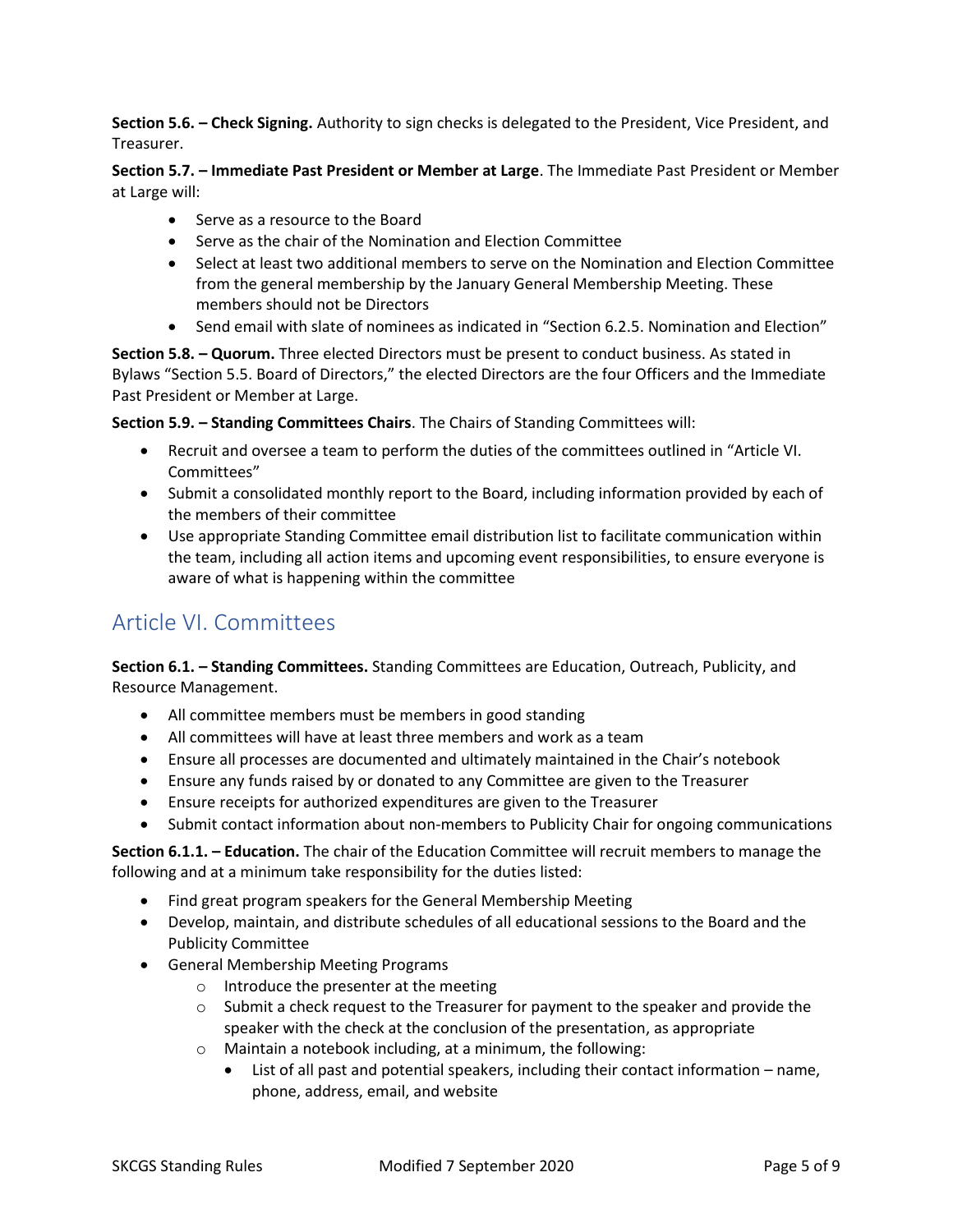- List of all past program presentation topics and descriptions, along with the speaker who presented, the date, and fee paid
- Policies and procedures for recruiting speakers and preparing for the presentation. At a minimum this is to include:
	- o maintaining a Speaker's Agreement template
	- $\circ$  ensuring equipment availability information sheet is shared with presenters
	- o sending a Speaker's Agreement to presenters, including the date, time and location of presentation and the equipment availability information
	- o requesting the speaker to provide
		- confirmation of Speaker's Agreement
		- confirmation of title and description of presentation, along with biography, in enough time to publicize the presentation
		- handouts, if any, in advance of the meeting in enough time for reproduction
		- their own computer or request SKCGS to provide one
		- presentation copied to a thumb drive as a backup in case of computer difficulty
- Special Interest Groups (SIG) and Classes
	- o Explore and develop educational opportunities for members and the public
	- o Hold meetings, develop content, and recruit speakers, as appropriate
	- o Maintain a sign-in sheet with a column to indicate SKCGS membership
	- o Send welcome email to new attendees with information regarding upcoming SKCGS educational opportunities, including General Membership Meeting, SIG, and classes
	- o Submit meeting announcements for publication, as appropriate

**Section 6.1.2. – Outreach.** The chair of the Outreach Committee will recruit members to manage the following and at a minimum take responsibility for the duties listed:

- Genealogist
	- $\circ$  Answer genealogical questions directed to SKCGS by looking up potential responses in the SKCGS Publications
- Genealogy Help Desk Volunteers at KCLS branch libraries and General Membership Meetings
	- o Coordinate with KCLS branch staff
	- o Send personalized email indicating "great to have met you" or whatever is appropriate and information regarding upcoming SKCGS meetings
	- o Pass new contact information to Publicity Chair
- Hospitality
	- o Greet people at meetings
	- o Provide food and drinks as appropriate
- Liaison to other groups like Association of King County Historical Organizations (AKCHO) and South King County Cultural Coalition (SoCoCulture)
- Membership
	- o Process new requests for membership
	- o Send reminder to existing members for renewal
	- o Maintain current list of members and share periodically with Directors
	- o Maintain meeting attendance records
	- $\circ$  Maintain @SKCGS.org email account with a minimum of the following three groups:
		- Active members
		- Lifetime honorary members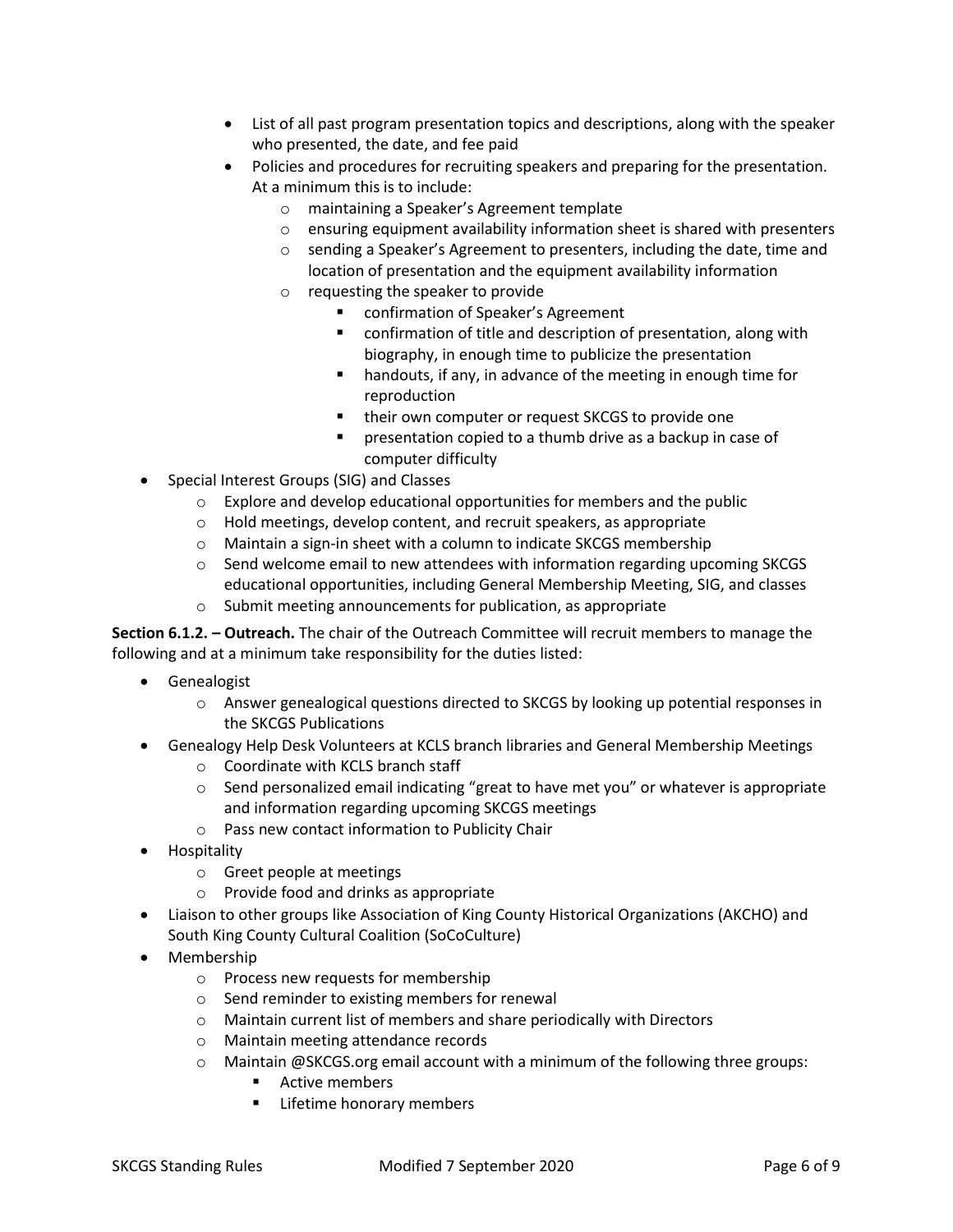- Past members
- $\circ$  Notify Publicity Committee of new members so they can be removed from the new contact email list
- Project Publications
	- o Maintain SKCGS publications for sale
- Surname File
	- o Maintain surname file for sharing

**Section 6.1.3. – Publicity.** The Chair will send email notifications of General Membership Meetings to active and inactive members, as well as prospective members. The chair of the Publicity Committee will recruit members to manage the following and at a minimum take responsibility for the duties listed:

- Advertising publications
	- o Brochures
	- o Rack cards
- Blog editor
	- o Post nominees for election
- Facebook administrator
- Maintain Loop
	- o Present at General Membership Meetings
	- o Submit to webmaster for publication on website
- Maintain new contact email list
	- o until notified by membership that contact has become a member
- Meeting announcements, including
	- o Local newspapers
	- o Washington State Genealogy Society blog
	- o Washington State Genealogy Society website
	- o Other appropriate local groups like historical societies
- RootsWeb email list administrator
- Twitter administrator
- SKCGS webmaster
	- o Maintain website
	- o Post nominees for election
- SKCGS.org administrator
	- o Maintain email distribution list for the Board
	- o Maintain email distribution list for each Standing Committee

**Section 6.1.4. – Resource Management.** The chair of the Resource Management Committee will recruit members to manage the following and at a minimum take responsibility for the duties listed:

- Book acquisition and donations
- CD collection ?????
- Equipment maintenance and use
	- o Banner
	- o Comb binding equipment
	- $\circ$  Electronic equipment backup hard drive, microphone, projector, speakers, etc.
	- o Sandwich board
- Kent Family History Center (FHC) collection manager for books available for use at the FHC
- King County Library System (KCLS) liaison to the Auburn Library for the genealogy collection
- Newsletter exchange collection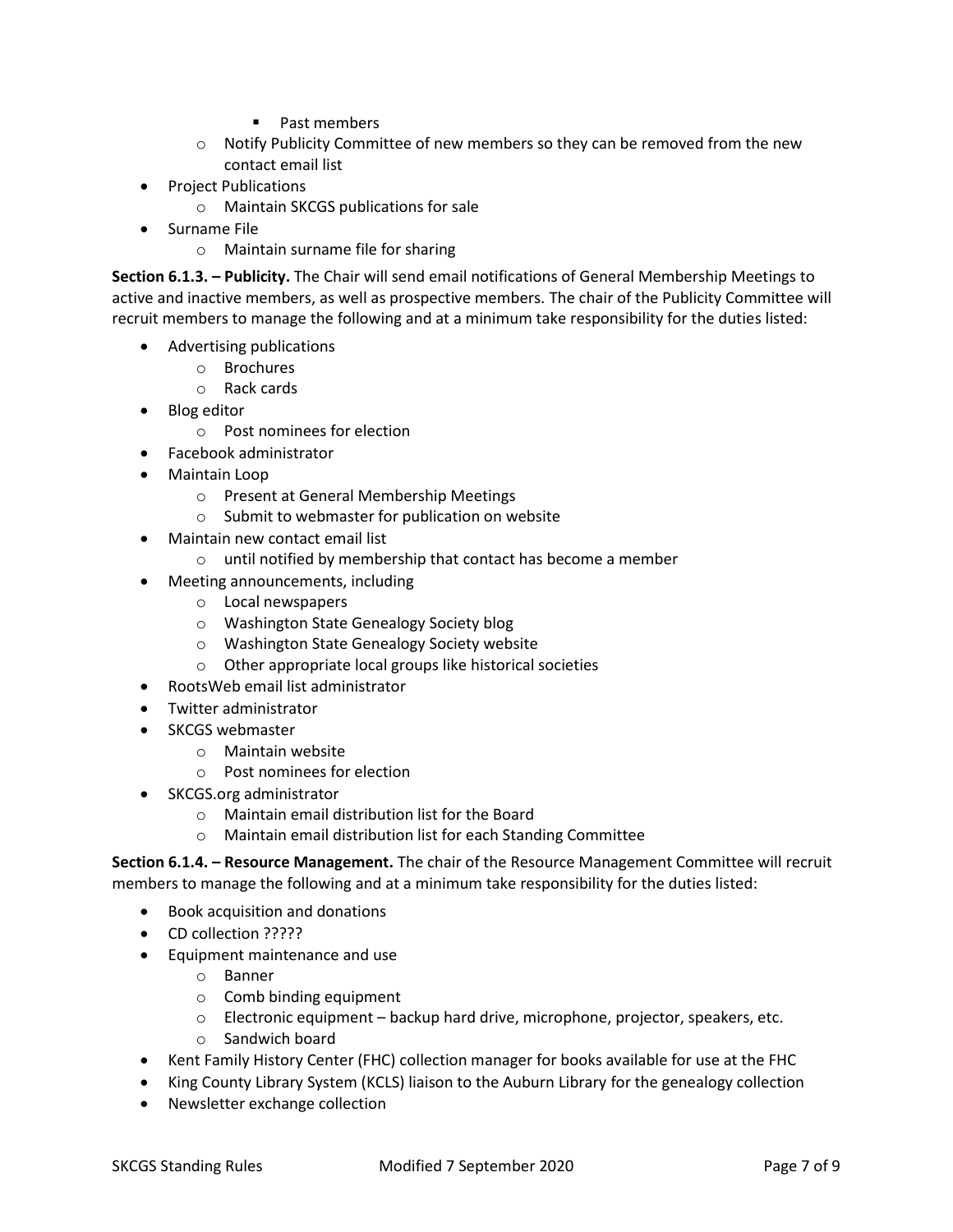• Periodicals acquired and made available for checkout during general meetings and eventual transfer to the KCLS Auburn Branch

**Section 6.2. – Special Committees.** Special Committees are formed at the direction of the Board and consist of a minimum of three members. Duties over and above those listed below may be assigned by the Board at the time of creation and apply for the duration of that Special Committee's assignment. The Chair of each Special Committee shall:

- Submit proposed income and expenses to the Budget Committee
- Submit a written final written report to the Board upon completion of their duties
- Ensure a notebook is compiled as outlined in "Section 5.1. Directors" upon completion of their duties
- Pass the notebook to the President for safe keeping until such time as a similar Special Committee is formed
- Provide correlating data files contained in the notebook to person holding the backup hard drive to ensure all SKCGS data is backed up

**Section 6.2.1. – Financial Review.** A Financial Review Committee shall be formed:

- Before the May General Membership Meeting to review the Treasurer's records annually no later than 60 days after the close of the fiscal year
- At any other time for immediate review, if deemed necessary

**Section 6.2.2. – Budget.** A Budget Committee shall be formed and meet with the Treasurer before the June General Membership Meeting to:

- Prepare the annual budget for presentation to the Board prior to or at the September Board Meeting
- Present the budget for acceptance at the September General Membership Meeting

**Section 6.2.3. – Bylaws.** A Bylaws Committee shall be appointed to:

- Comply with Bylaws "Article VIII: Amendment of Bylaws"
- Review the Bylaws at least every five years

**Section 6.2.4 – Fundraising**. A fundraising committee may be appointed to work on a fundraising project.

**Section 6.2.5. – Nomination and Election.** The Nomination and Election Committee shall be given a list of each elected Director's duties, together with names of members in good standing who have been members for at least one year. They should:

- $\circ$  Select at least one nominee from such list for each office to be filled
- o Obtain consent of nominees to serve, if elected
- o Report the slate of nominees at least 30 days prior to the May General Membership Meeting. At a minimum this shall be communicated via the membership email distribution list, blog and website.

**Section 6.2.6. – Seminar.** At the direction of the Board, seminars may be planned in order to:

- Educate members
- Educate general public
- Raise funds